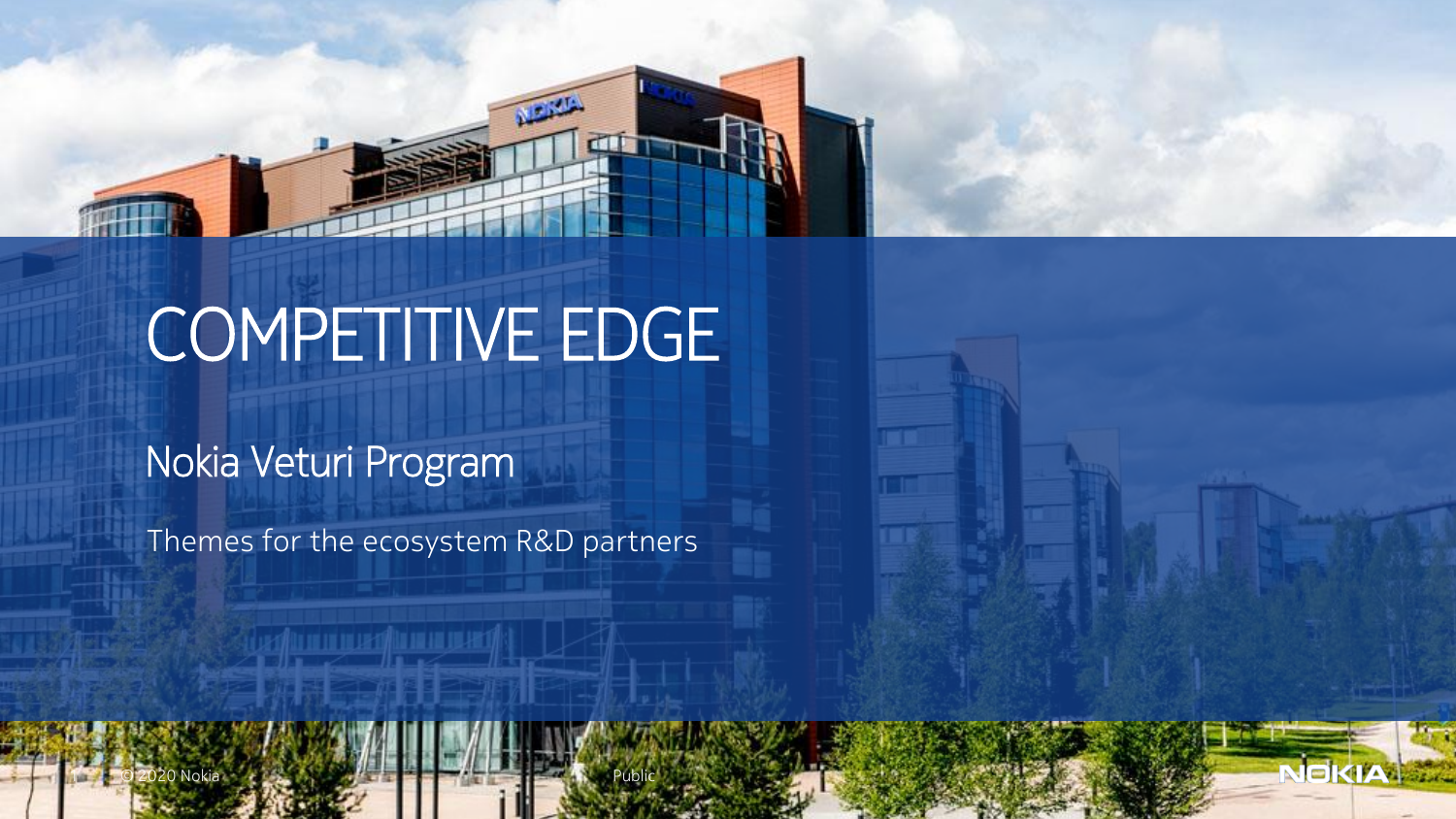## **Background**

- Selected topics are aligned with Nokia Veturi Program's scope of work and would accelerate the ecosystem building on the selected domains
- Ecosystem proposals must describe the value of the work for the program main themes and ecosystem development
- Selection process and the presented timescale will be planned in detail together with Business Finland depending on the number and quality of the received proposals
- Schedule-related changes are possible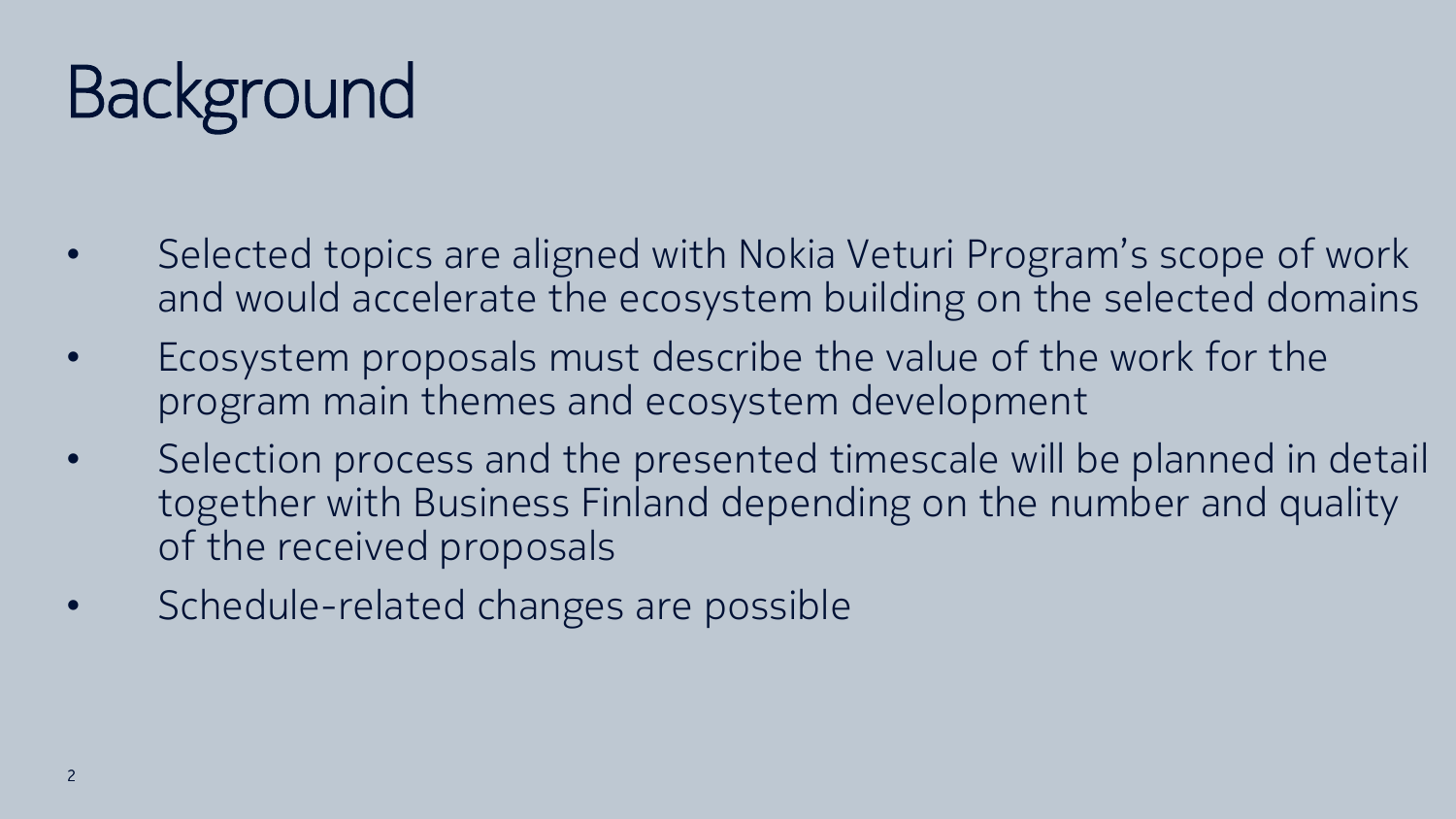

Technology enablers and innovations for future networks to enable local weather, climate and environmental sensing

Edge intelligence (EI) and orchestration capabilities in the future networks. Research on how AI applications can be supported through edge computing in various vertical scenarios (Edge for AI) as well as how AI can enhance the creation and operations of the edge itself (AI for Edge)

Future multimedia solutions in Multi-access Edge Cloud (MEC) environment. Multimedia sensor optimization in real-time multimedia-enabled processes and real-time multi-sensory multimedia analytics in MEC environments

Edge computing capabilities and innovations to enable value creation and sustainable operations in the different vertical use cases such as smart cities, health and logistics

> Edge computing technology enablers in the data center context to enable sustainable and energy efficient performance

Edge computing capabilities and innovations for autonomous systems and driving

Edge computing, data management and data marketplace in the different context for sustainable networks, digital solutions and data value extraction for public / private sector

## NOKIA Veturi Program